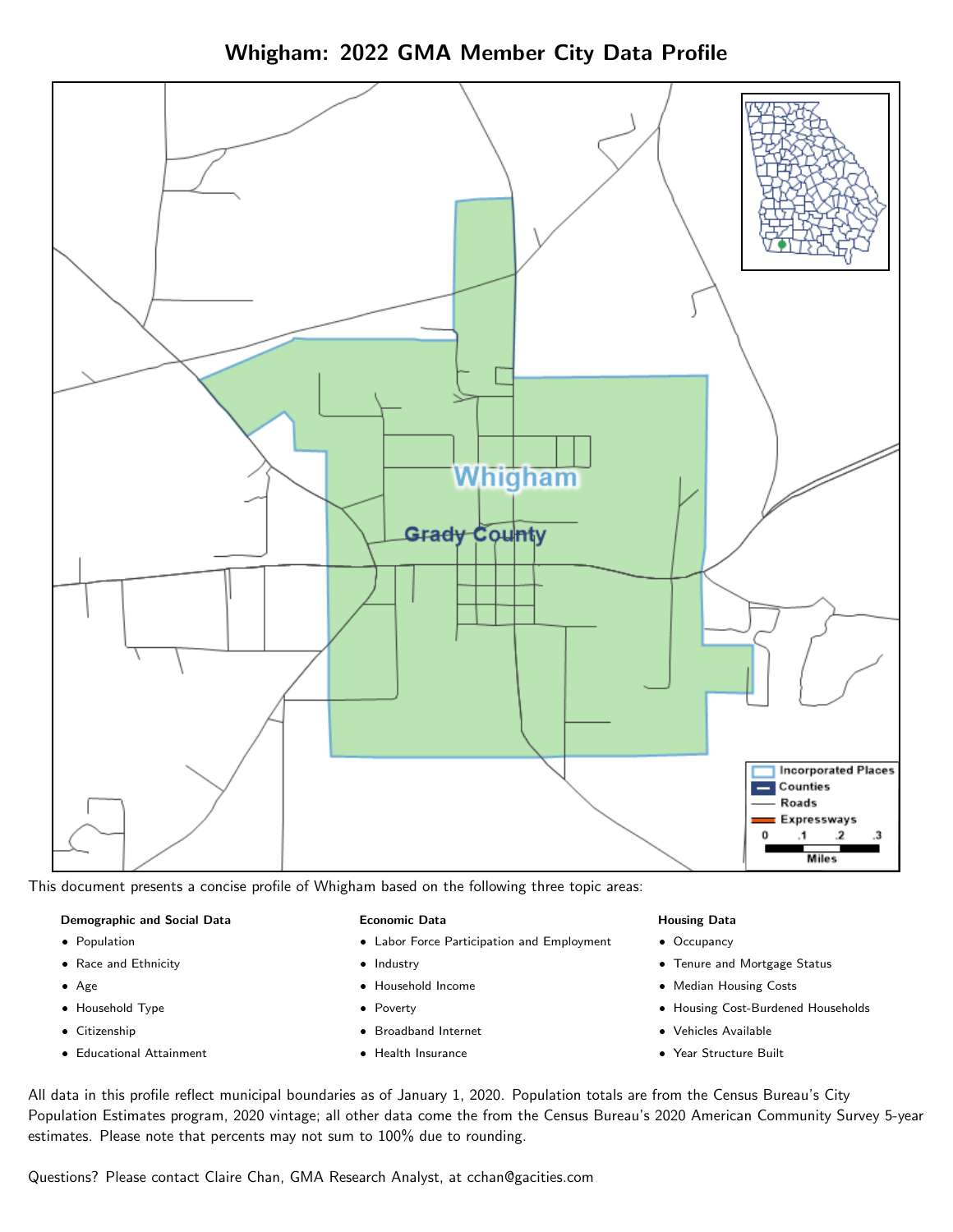# Whigham: Demographic and Social



0% 2% 4% 6% 8% Male **Female** Female 8% 6% 4% 2% 85 and over 80-84 75-79 70-74 65-69 60-64 55-59 50-54 45-49 40-44 35-39 30-34 25-29 20-24 15-19 10-14 5-9 Under 5

# Native Born 99% Naturalized 1%

Source: U.S. Census Bureau, City Population Estimates, 2020 vintage Source: American Community Survey, 2020 5-year estimates, table B03002

68%

28%

3% 1%

**Black White** Hispanic Other

# Household Type

Race and Ethnicity



Source: American Community Survey, 2020 5-year estimates, table B01001 Source: American Community Survey, 2020 5-year estimates, table B11001

## Educational Attainment



Source: American Community Survey, 2020 5-year estimates, table B05002 Source: American Community Survey, 2020 5-year estimates, table B15002



# **Citizenship**

Age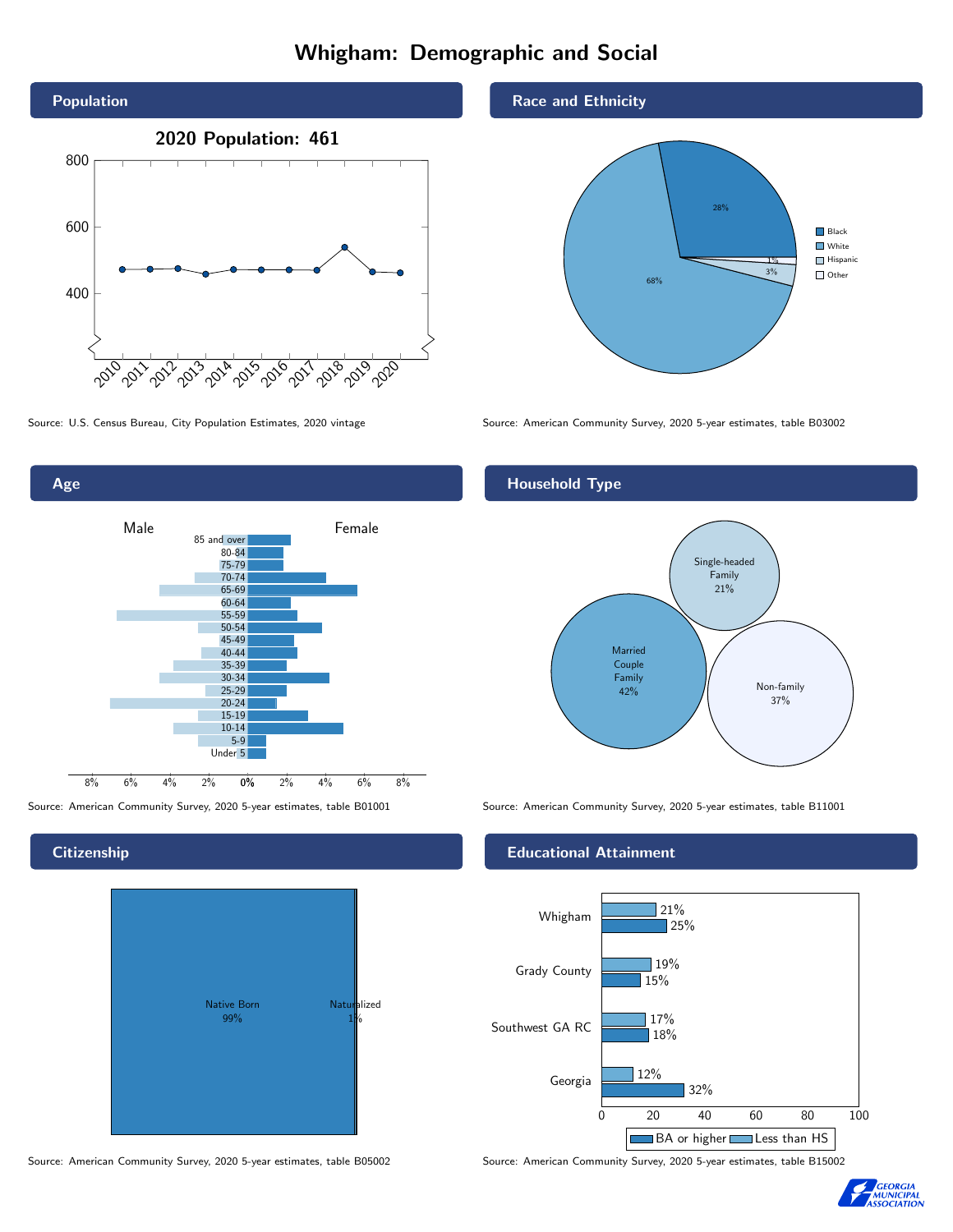# Whigham: Economic



Source: American Community Survey, 2020 5-year estimates, table B23001 Note: Unemployment rate is based upon the civilian labor force.

## Industry

| Agriculture, forestry, fishing and hunting, and mining      | $4\%$ |
|-------------------------------------------------------------|-------|
| Construction                                                | 22%   |
| Manufacturing                                               | 13%   |
| <b>Wholesale Trade</b>                                      | 8%    |
| Retail Trade                                                | 9%    |
| Transportation and warehousing, and utilities               | 2%    |
| Information                                                 | $0\%$ |
| Finance and insurance, real estate, rental, leasing         | 6%    |
| Professional, scientific, mgt, administrative, waste mgt    | $4\%$ |
| Educational services, and health care and social assistance | 14%   |
| Arts, entertainment, recreation, accommodation, food        | 8%    |
| service                                                     |       |
| Other services, except public administration                | $4\%$ |
| Public administration                                       | 8%    |

Source: American Community Survey, 2020 5-year estimates, table C24030



Source: American Community Survey, 2020 5-year estimates, tables B19013 and B19025 Source: American Community Survey, 2020 5-year estimates, table B17010

Broadband Internet No 24% Yes 76%

14%

 $720%$ 

23%

 $126%$ 

 $33%$ 

18%

12%

11%

## Health Insurance

Georgia

Whigham



0 20 40 60 80 100

Total Population Children

Source: American Community Survey, 2020 5-year estimates, table B28002 Source: American Community Survey, 2020 5-year estimates, table B18135